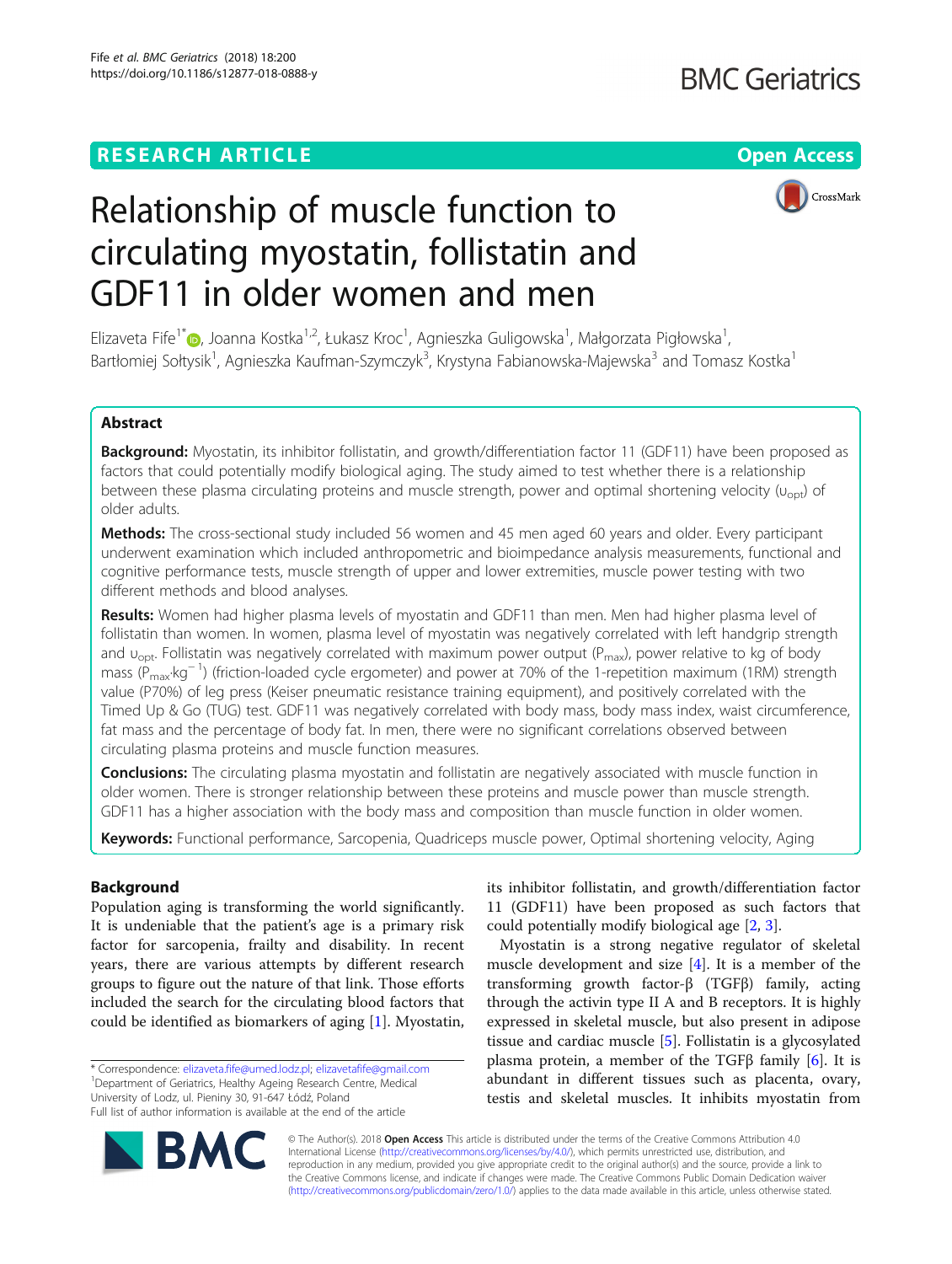binding to the activin type II B; therefore, neutralizing it in circulation [[7\]](#page-8-0). GDF11 is strongly related to myostatin, also a member of the TGF $\beta$  family  $\lceil 8 \rceil$ . It is expressed in the pancreas, intestine, kidney, skeletal muscle, and nervous system [[9\]](#page-8-0). In recent years, GDF11 has been described as a circulating age-associated factor with different proposed roles [\[1\]](#page-8-0).

The changes in the body composition that occur with aging can negatively affect daily functioning and health status of older people. Loss of strength and skeletal muscle mass have been identified as prime risk factors for falls and impaired mobility in older people [\[10\]](#page-8-0). Falls are frequent reason for the emergency department visits of older adults [\[11](#page-8-0)]. Skeletal muscle strength is identified as the maximum capacity to develop force [\[12](#page-8-0)]. It is associated with activities of daily living and mobility [\[13](#page-8-0)]. Muscle power is defined as the ability to exert force as fast as possible [[14\]](#page-8-0). Muscle power and contraction velocity are strong independent predictors of functional performance such as gait speed, chair-rise time, and stair-climb time in older adults [\[15](#page-8-0)–[17](#page-8-0)]. Muscle power is also associated with dynamic balance and postural sway. It is thought to be a better predictor of fall risk than muscle strength [\[18](#page-8-0)].

In available literature, there are no records of studies that would consider all three mentioned above proteins and their relationship to those measures of muscle function. Therefore, the main aim of the study was to test whether there is a relationship between circulating myostatin, follistatin and GDF11, with muscle strength, power and optimal shortening velocity  $(v_{opt})$  of older adults.

# Methods

# Participants

One-hundred and six subjects were consecutively recruited between October 2015 and May 2016 for the study through the local newspapers' advertisements. To be eligible, subjects needed to be 60 years and older, community dwelling, able to understand and execute commands, and willing to participate and give blood samples. Exclusion criteria included: acute illness, unstable cardiovascular or metabolic disease, myocardial infarction in the past 6 months, upper or lower limb amputation, neuromuscular and musculoskeletal disorders disrupting the voluntary movements, and cognitive impairment. Out of those 106, 5 subjects were excluded due to the contraindications to muscle power testing. Therefore, 101 participants, all of them Caucasian, were finally included to the study. The average number of chronic illnesses was  $2.9 \pm 1.9$ . Fifteen participants (14.9%) were diagnosed with coronary heart disease, 13 (12.9%) had chronic heart failure, seven (6.9%) suffered from stroke, 10 (9.9%) had chronic pulmonary disease,

19 (18.8%) had gastrointestinal disease, and 8 (7.9%) had history of cancer. Fifty-three participants (52%) were treated for hypertension, 55 (54%) for hypercholesterolemia, and 19 (18.8%) for diabetes mellitus type 2. Osteoarthritis was diagnosed in 36 subjects (35.6%) and 19 (18.8%) had osteoporosis. Each participant signed written informed consent, which was an obligatory requirement for the study participation. The Medical University of Lodz Ethics Committee approved this study.

# Protocol

The examination lasted approximately 4 h per patient. It was performed in the Geriatric Outpatient Clinic, Central Veterans' Hospital in Lodz (Poland). The participants reported to the Clinic after 8 h of overnight fasting for blood sampling. Then the interview on socioeconomic status, current and previous illnesses and current medications was conducted. The contradictions for bioimpedance testing (implanted cardiac device, high fever) were identified for each participant. All participants underwent medical examination, which included blood pressure measurement to identify possible contraindications to the muscle power testing. Thereafter, participants could eat breakfast (all subjects were instructed to bring sandwiches, beverages, and comfortable sportswear to the appointment). The anthropometric, skinfolds and muscle strength measurements were intermitted by functional and cognitive performance tests. The same researcher/research assistant was always responsible for conducting the measurements to avoid interobserver/ −analyzer variability. Before the muscle power assessment, all the subjects underwent a 5-min warm-up on the friction-loaded cycle ergometer.

# Anthropometric measurements

The anthropometric measurements including height and body mass were obtained. Each patient was weighed on calibrated SECA chair scales without shoes and outdoor clothes to the nearest 0.1 kg. Height was measured with the stadiometer to the nearest 0.5 cm. Body mass index (BMI) was calculated as body mass in kilograms divided by the height in meters squared. Calf circumference (CC) was measured on the widest part of the left leg to the nearest centimeter without compressing the subcutaneous tissue with flexible plastic tape. Waist circumference (WC) was measured midway between the lower rib cage and the iliac crest to the nearest centimeter with flexible plastic tape. Hips circumference (HC) was measured on the widest part of the buttocks. Skinfolds measurements were obtained using Baseline Skinfold Caliper at four sites: triceps, biceps, subscapular and supraileum. The percentage of body fat was estimated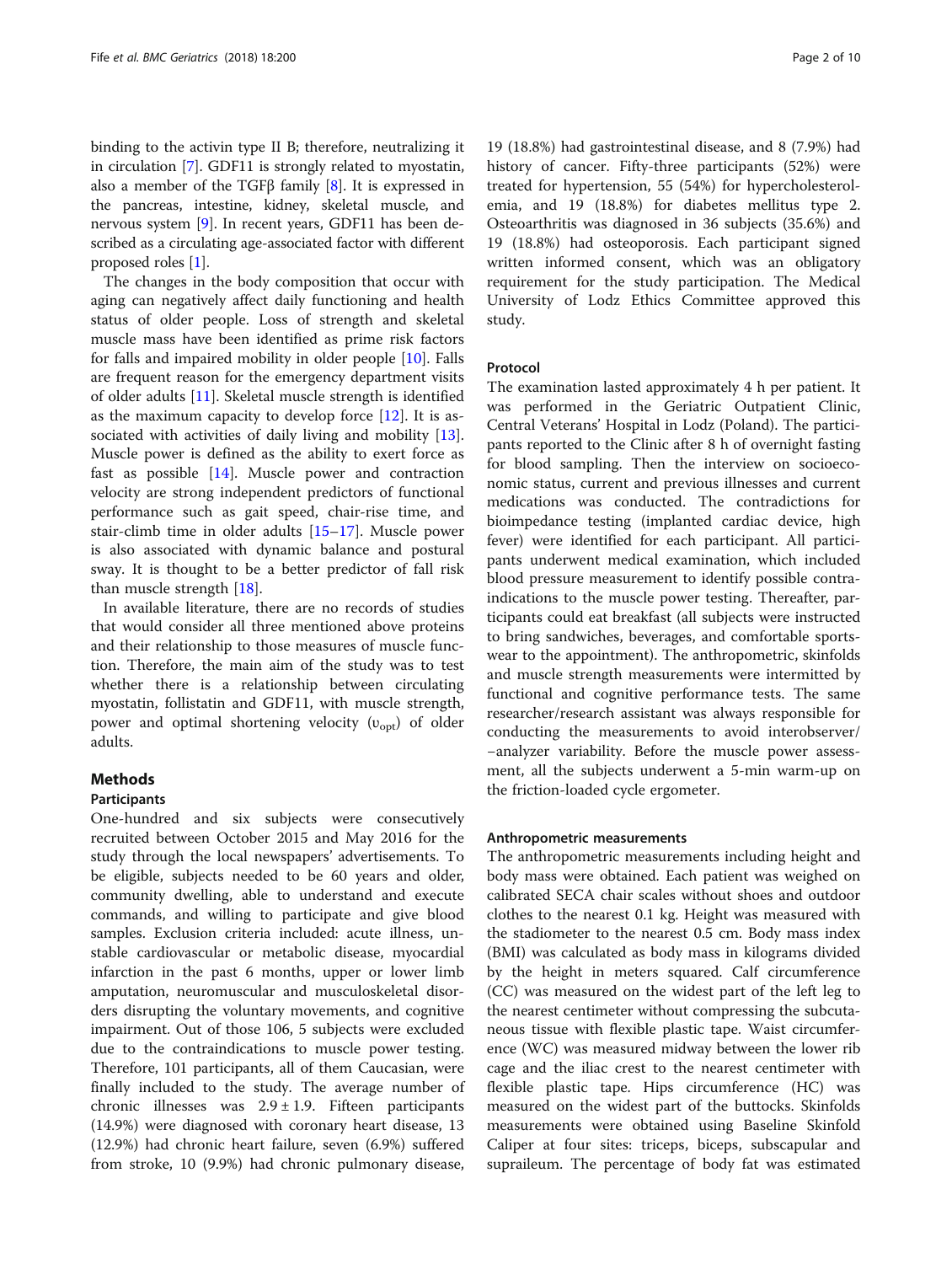from the skinfolds measurements, according to the Durnin and Womersley method [\[19\]](#page-8-0).

# Body composition

The body composition of 93 study participants due to preexisting contradictions was also analyzed by validated electrical bioimpedance device (Maltron Bioscan 920, Maltron International Ltd., Rayleigh, Essex UK). Two injector electrodes were placed on the dorsal surface of the foot and wrist. Two detector electrodes were placed between the styloid process of radius and ulna, and between the medial and lateral malleolus. During the measurement, each subject remained in the supine position with feet apart and hands at their sides.

# Functional performance

Functional performance for each subject was assessed by several tests and scales: Activities of Daily Living (ADL) scale [\[20](#page-8-0)], Instrumental Activities of Daily Living (IADL) scale [[21\]](#page-8-0), Timed Up & Go (TUG) test [[22](#page-8-0)], and Tinetti test [\[23](#page-8-0)]. ADL consists of 6 questions concerning basic daily activities: self-feeding, dressing, bathing, toileting, continence, and transferring. It is graded from 0 to 6 points. A poor score reflects the necessity of supervision by caregiver in performing basic daily activities by a patient. IADL scale includes 8 areas of instrumental activities of daily living: ability to use telephone, shopping, food preparation, housekeeping, mode of transportation, responsibility for own medication, ability to handle finances and laundry. It is graded from 0 (low function, dependent) to 8 (high function, independent) points. The TUG test assesses mobility: standing up from a chair, walking a 3-m distance, returning, and sitting down as quickly as possible. The test was timed using stopwatch to the nearest 0.1 s. The Tinetti test includes the assessments of balance and gait with the maximum of 28 points.

# Cognitive assessment

Global cognitive function was assessed by the Folstein Mini-Mental State Examination (MMSE) with scores ranging from 0 to 30 points [\[24](#page-8-0)]. The Geriatric Depression Scale (GDS) Short Form is a questionnaire consisting of 15 yes/no questions, which assesses depression in the previous week. A score greater than 5 indicates the increasing likelihood and severity of depression in the examined patient [\[25](#page-8-0)].

# Muscle strength

Muscle strength was measured with two different methods. Muscle strength of upper extremities was assessed by a handgrip test (evaluating flexors of the hand and forearm) using Jamar Hydraulic Hand Dynamometer (Lafayette Instrument, Lafayette, IN, USA). The handgrip

test was performed in duplicate for both hands with best result recorded. The participant was in the standing position with arms along the side not touching the body. Participants were asked to squeeze the dynamometer with as much force as possible with a 20–30s pause between trials to avoid muscle fatigue. All subjects were given verbal encouragement during the trials to ensure full activation and generation of maximal muscle strength. The results of each trial were recorded to the nearest kilogram.

Muscle strength of lower extremities was quantitatively determined by the one repetition maximum (1RM) measure of bilateral leg extension (evaluating quadriceps) and leg press (evaluating quadriceps, hamstrings, gluteals) using Keiser pneumatic resistance training equipment fitted with A300 electronics (Keiser Sports Health Equipment, Fresno, CA). The 1RM is described as the maximum load than can be lifted once throughout the full range of motion while sustaining the correct technique  $[26]$ . For the leg extension, the subjects were asked to sit in the upright position and on the cue to extend right knee as fast and forceful as possible. The subjects were asked to cross their upper extremities on the chest, and to not lift the gluteals off the seat while performing the movement. The same procedure was repeated with the left leg. For the leg press, the starting position of the seat was adjusted to where the knee joint is as a 90°-degree angle between thigh and shin. The subjects were instructed to cross their upper extremities on the chest, and to extend fully both legs simultaneously but without locking the knee joints. The examiner progressively increased the resistance between 5 to 10 kg for each repetition until the subject could no longer move the lever arm for leg extension or pedals for leg press through the full range of motion. Each trial was separated by the 30-s rest period.

# Muscle power

Muscle power was measured with two different methods: using Keiser pneumatic resistance training equipment fitted with A300 electronics (Keiser Sports Health Equipment, Fresno, CA) and friction-loaded cycle ergometer. First method included measurements of leg extension and leg press at 40 and 70% of the 1RM. These two percentages of the 1RM were chosen to represent muscle power production of low force/high velocity (40%) and high force/low velocity (70%) [\[13](#page-8-0)]. Muscle power at 40 and 70% is related to functional performance such as stair-climb time, chair-rise time, and habitual gait speed. Muscle power at 40% 1RM is suggested to be a better predictor of walking performance [[26\]](#page-8-0). Those assessments were performed with five repetitions using the same Keiser pneumatic resistance training equipment. The subjects were instructed to complete the movement of each repetition as fast as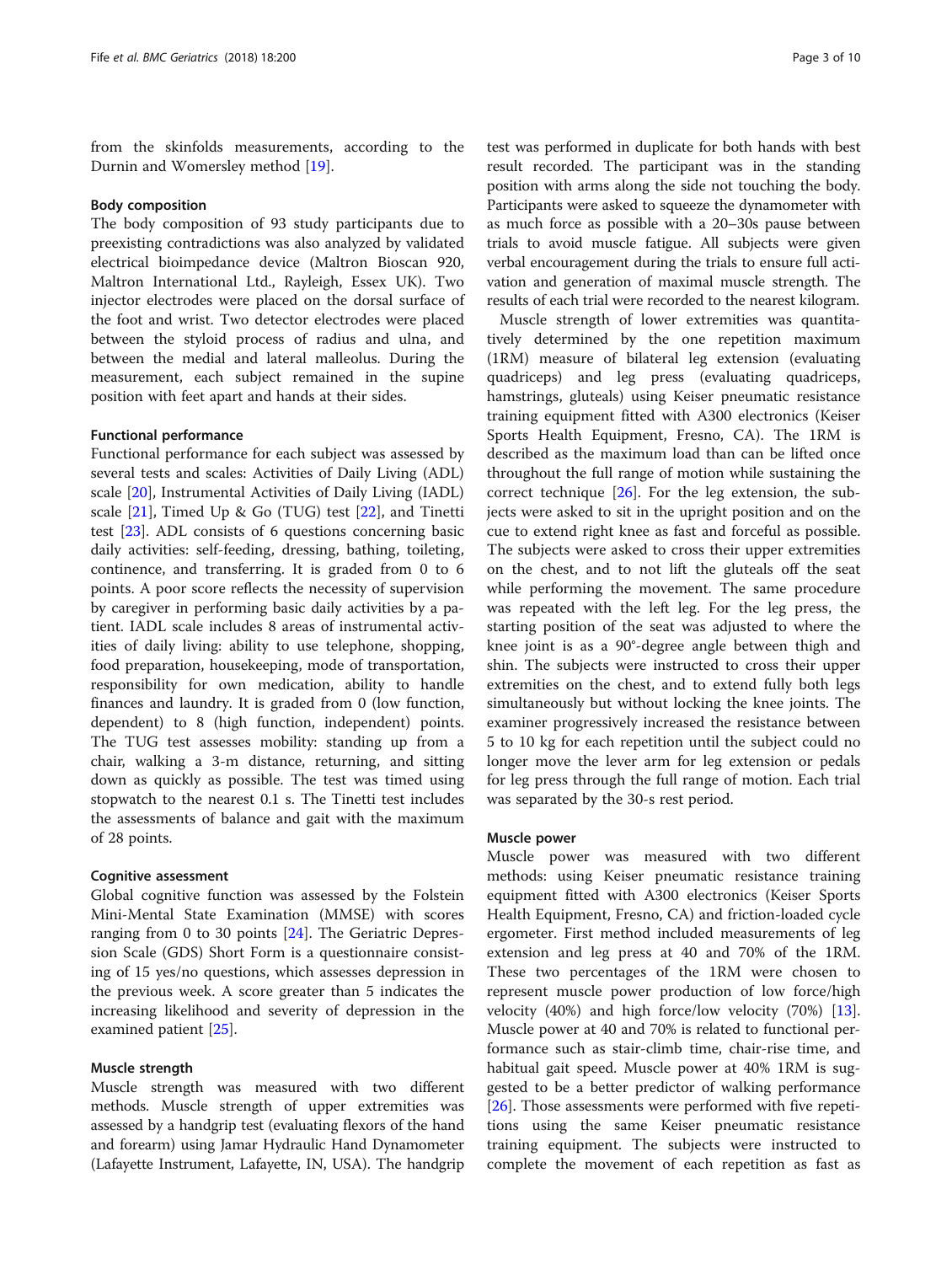possible, then to slowly lower the weight. All the attempts were verbally cued. All subjects were highly motivated during the exercise testing to enhance their performance. Each trial was separated by the 30-s rest period. For the leg extension, the maximum values for each side were recorded for further analyses. For the leg press, the highest measured simultaneously for both legs values were recorded for further analyses.

The second method included measurement of muscle power using the friction-loaded cycle ergometer (Monark type 818E Stockholm, Sweden) [[17](#page-8-0), [27](#page-8-0)]. The ergometer was instrumented with a strain gauge (KMM20 type, 200 N, WObit, Poznań, Poland) and an incremental encoder (Rotapuls 141-H-200ZCU46L2 type, 200pts/turn, Lika Electronic, Carre, Italy) for measurement of the friction force applied by the tension of the belt that surrounded the flywheel and the flywheel displacement, respectively. Instantaneous pedaling velocity (υ), force  $(F)$ , and the power output  $(P)$  were calculated each 5 ms and then averaged over each downstroke period. The saddle height of ergometer was adjusted to the maximum comfort of each subject. The subjects were familiarized with the ergometer by the 5-min of submaximal cycling and sprints of 3–4 s against different friction loads. Following the warm-up and 5-min rest, the subjects were instructed to perform 8 s sprints from a standardized starting position, each separated by at least 5-min break. Friction loads were 0.25 N·kg<sup>-1</sup> and 0.35 N·kg<sup>-1</sup> of body mass. The υ-P combinations obtained during two sprints were fitted by a least square mathematical procedure to establish the υ-P relationship. The highest value of P (maximum power output -  $P_{max}$ ) and optimal shortening velocity (velocity at which the power reaches a maximum value υopt) were calculated from a third-order polynomial function.  $P_{max}$  was also expressed as relative to the body mass:  $P_{\text{max}}$ ·kg<sup>-1</sup>(W·kg<sup>-1</sup>).  $v_{\text{opt}}$  was given in the number of rotations per minute (rpm) [[17\]](#page-8-0).

# Laboratory analysis

# Plasma samples

The venous 5 ml blood samples were drawn after overnight fasting into tubes containing EDTA. Samples were centrifuged at 3500 rpm for 20 min at 4 °C in the Eppendorf 5430R centrifuge (Eppendorf AG, Hamburg, Germany) and divided into aliquots. The isolated plasma was stored at − 80 °C until analyzed.

# Plasma analysis

Plasma was analyzed using immunoassays, which utilize the quantitative sandwich enzyme immunoassay technique. A monoclonal antibody specific to the protein was pre-coated onto a microplate. The samples and standards were pipetted into the wells and any of the

proteins of interest present could bind by the immobilized antibody. After washing away any unbound substances, an enzyme-linked monoclonal antibody specific to the proteins of interest is added to the wells. Following the consequent wash to remove the unbound antibody-protein complexes, the substrate solution was added to the wells and developed color was proportioned to the amount of proteins bound. The intensity of color was measured using absorption photometry technique.

Plasma myostatin levels were measured using 4-h immunoassay kits (Immundiagnostik AG, Bensheim, Germany) according to the included protocol by manufacturer. Samples were diluted 1:10 prior to assay. Samples were analyzed in duplicate. An eight-point calibration curve was prepared using three-fold dilutions, starting with a prepared standard sample and two controls with known concentration ranges 0.7–6.9 ng/ml and 7.0–17.0 ng/ml, respectively. The assay sensitivity was 0.37 ng/ml with the intra- and inter-assay precision variations less than 11% and 15%, respectively. The absorption was read using GloMax®-Multi Detection System microplate reader (Promega Corporation, Madison, WI, USA) at 450 nm against 620 nm as a reference.

Plasma follistatin levels were measured by 6-h solid-phase Quantikine ELISA (R&D Systems, Minneapolis, MN, USA) according to the protocol. Samples were analyzed in duplicate. An eight-point calibration curve was prepared using three-fold dilutions, starting with a prepared standard sample of 16.000 pg/ml. The detectable dose ranged from 10 to 83 pg/ml with a mean of 29 pg/ml, and the intra- and inter-assay variations were less than 3% and 10%, respectively. The absorption was read using GloMax®-Multi Detection System microplate reader (Promega Corporation, Madison, WI, USA) at 450 nm against 560 nm as a reference.

Plasma GDF-11 levels were measured by 5-h Human Growth/differentiation factor 11 ELISA kit (Wuhan EIAab Science Co., Ltd., Wuhan, China) according to the protocol. Samples were analyzed in duplicate. An eight-point calibration curve was prepared using three-fold dilutions, starting with a prepared standard sample of 1000 pg/ml. The detectable dose ranged from 15.6–1000 pg/ml with the sensitivity less than 10 pg/ml. The intra- and inter-assay variations were  $\leq 4.7\%$  and  $\leq$ 6.9%, respectively. The absorption was read using GloMax®-Multi Detection System microplate reader (Promega Corporation, Madison, WI, USA) at 450 nm.

# Statistical analysis

Statistical analysis was carried out using Statistica 12 software. The data was verified for normality of distribution and equality of variances. Variables that did not meet the assumption of normality were analyzed with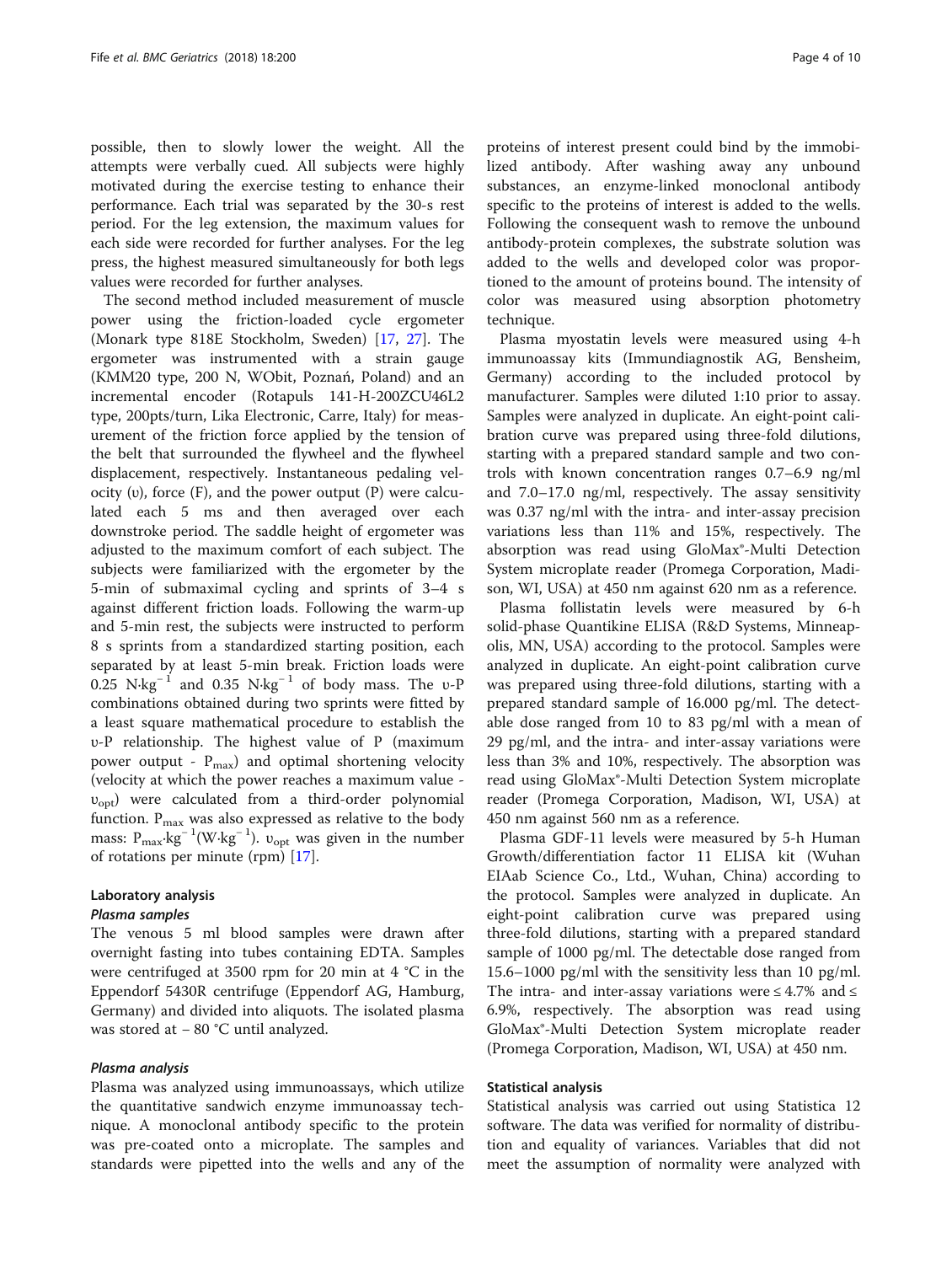nonparametric statistics. The one-way analysis of variance (ANOVA) and Kruskall-Wallis test were used to compare groups. Spearman correlations were used to measure the strength and direction of the relationship between two variables. The limit of significance was set at  $p = 0.05$  for all analyses.

# Results

Baseline characteristics of the participants is presented in Table 1. Subjects ranged in age from 61 to 89 years with the mean age of 69 years, who were mostly women (56 females, 45 males). Men were characterized by higher body mass and height than women, however BMI was virtually the same. Women had higher percentage of body fat measured by both methods used in the study than men. Men had wider WC, higher fat free mass and muscle mass than women. Males were also characterized by higher muscle strength and power of upper and lower extremities than women. Men were slightly faster in TUG performance. Women performed better in MMSE, had higher (i.e. worse) GDS scores and experienced higher number of falls per year than men. Women had higher plasma levels of myostatin and GDF11 than men. Men had higher plasma level of follistatin than women.

Spearman correlation coefficients for females are presented in Table [2.](#page-5-0) The plasma level of myostatin was negatively correlated with left handgrip strength and υopt. The plasma level of follistatin was negatively correlated with  $P_{max}$ ,  $P_{max}$ 'kg<sup>-1</sup> and P70% leg press, and positively correlated with the TUG test. The plasma level of GDF11 was negatively correlated with body mass, BMI, WC, fat mass and the percentage of body fat measured by both methods. Interestingly, GDF11 correlated positively with the percentage of fat free mass. All the correlations observed for women were at weak or moderate level of strength.

Spearman correlations coefficients for males are presented in Table [3.](#page-5-0) There were no correlations observed between plasma levels of myostatin, follistatin, GDF11 and measured parameters. The similar trends as in females were observed in men, but the correlations were too weak to reach the statistically significant level.

# **Discussion**

This is the first study which investigates whether the circulating plasma proteins: myostatin, follistatin and GDF11 are related to muscle strength, power and  $v_{opt}$  in older adults. We demonstrated the inverse relationship between myostatin and muscle strength of the upper extremities and between myostatin and quadriceps  $v_{\text{opt}}$ in women but not in men. We found the negative correlation between follistatin and muscle power in older women. We also demonstrated a distinctive link

**Table 1** Baseline characteristics of the participants ( $n = 101$ )

|                                                          | Women                   | Men                           |  |  |
|----------------------------------------------------------|-------------------------|-------------------------------|--|--|
|                                                          | $n = 56$                | $n = 45$                      |  |  |
| Age (y)                                                  | $68.2 \pm 4.4$          | $70.9 \pm 6.8$                |  |  |
| Body mass (kg)                                           | $71.1 \pm 12.8$         | $83.7 \pm 14***$              |  |  |
| Body Mass Index (kg/m <sup>2</sup> )                     | $28.3 \pm 4.7$          | $28.5 \pm 4.0$                |  |  |
| Waist circumference (cm)                                 | $89.5 \pm 10.8$         | $101 \pm 10.6***$             |  |  |
| Waist-to-hip ratio                                       | $0.86 \pm 0.08$         | $0.99 \pm 0.06***$            |  |  |
| Body fat %                                               | $43.1 \pm 8.1$          | $24.75 \pm 4.6***$            |  |  |
| Fat free mass (kg)                                       | $42.6 \pm 3.9$ (n = 52) | $60.3 \pm 8.9$ $(n = 41)$ *** |  |  |
| Fat free mass (%)                                        | $61.1 \pm 6.8$ (n = 52) | 73.1 ± 4.7 $(n = 41)$ ***     |  |  |
| Fat mass (kg)                                            | $28.3 \pm 9.9$ (n = 52) | $22.7 \pm 7.3$ $(n = 41)$ **  |  |  |
| Fat mass (%)                                             | $38.9 \pm 6.8$ (n = 52) | $26.9 \pm 4.7$ $(n = 41)$ *** |  |  |
| Muscle mass (kg)                                         | $18.1 \pm 1.8$ (n = 52) | $29.4 \pm 4.1$ $(n = 41)$ *** |  |  |
| ADL (pts)                                                | $5.8 \pm 0.4$           | $5.9 \pm 0.23$                |  |  |
| IADL (pts)                                               | $7.9 \pm 0.2$           | $7.93 \pm 0.27$               |  |  |
| Timed Up & Go test (s)                                   | $6.2 \pm 0.97$          | $6.53 \pm 1.99$               |  |  |
| Tinetti test (pts)                                       | $27.6 \pm 1.1$          | $27.58 \pm 1.7$               |  |  |
| MMSE (pts)                                               | $29.9 \pm 0.1$          | $29.4 \pm 1.2***$             |  |  |
| GDS (pts)                                                | $2.8 \pm 2.6$           | $2.33 \pm 2.53$               |  |  |
| Falls (n/year)                                           | $0.6 \pm 0.7$           | $0.24 \pm 0.5*$               |  |  |
| Handgrip strength L (kG)                                 | $29.5 \pm 6.7$          | $45.6 \pm 9.97***$            |  |  |
| Handgrip strength R (kG)                                 | $30.5 \pm 7.3$          | $47.4 \pm 10.8***$            |  |  |
| Leg Extension 1RM R (kG)                                 | $32.3 \pm 9.4$          | $55.5 \pm 13.4***$            |  |  |
| Leg Extension 1RM L (kG)                                 | $31.2 \pm 8.8$          | $54.1 \pm 13.5***$            |  |  |
| Leg Press 1RM (kG)                                       | $134.1 \pm 30.9$        | $215.8 \pm 56.3***$           |  |  |
| P40% LE R (W)                                            | $138.6 \pm 41.5$        | $260.7 \pm 76.9***$           |  |  |
| P70% LE R (W)                                            | $154.5 \pm 47.9$        | $302.1 \pm 87.7***$           |  |  |
| P40% LE L (W)                                            | $133.9 \pm 40.2$        | $242.8 \pm 72.7***$           |  |  |
| P70% LE L (W)                                            | $144.5 \pm 44.1$        | $272.1 \pm 83.6***$           |  |  |
| P40% LP (W)                                              | $612.4 \pm 175.9$       | $1165.8 \pm 321.8***$         |  |  |
| P70% LP (W)                                              | $695.7 \pm 202$         | $1259.3 \pm 338.1***$         |  |  |
| $P_{\text{max}}(W)$                                      | $271.4 \pm 88.4$        | $446.2 \pm 159.5***$          |  |  |
| $P_{\text{max}}$ ·kg <sup>-1</sup> (W·kg <sup>-1</sup> ) | $3.9 \pm 1.2$           | $5.4 \pm 1.9***$              |  |  |
| $U_{\text{opt}}$ (rpm)                                   | $71.5 \pm 12.6$         | $83.7 \pm 18.2***$            |  |  |
| Myostatin (ng/ml)                                        | $42.9 \pm 25.6$         | $39.8 \pm 17.4$               |  |  |
| Follistatin (pg/ml)                                      | $1429.6 \pm 436.9$      | $1695.5 \pm 659.6*$           |  |  |
| GDF11 (pg/ml)                                            | $52.5 \pm 24.2$         | $40.2 \pm 19.4*$              |  |  |

Data presented as mean + SD

Note. ADL Activities of daily living, GDF11 growth/differentiation factor 11, GDS Geriatric Depression Scale, IADL Instrumental Activities of daily living, MMSE Mini-Mental State Examination  $**p* < 0.05, ***p* < 0.01, ***p* < 0.001$ 

between GDF11 and body composition in women but not in men.

Myostatin is known as a key negative regulator of muscle mass. Loss of function of myostatin induces skeletal muscle hyperplasia and hypertrophy [[5\]](#page-8-0). Since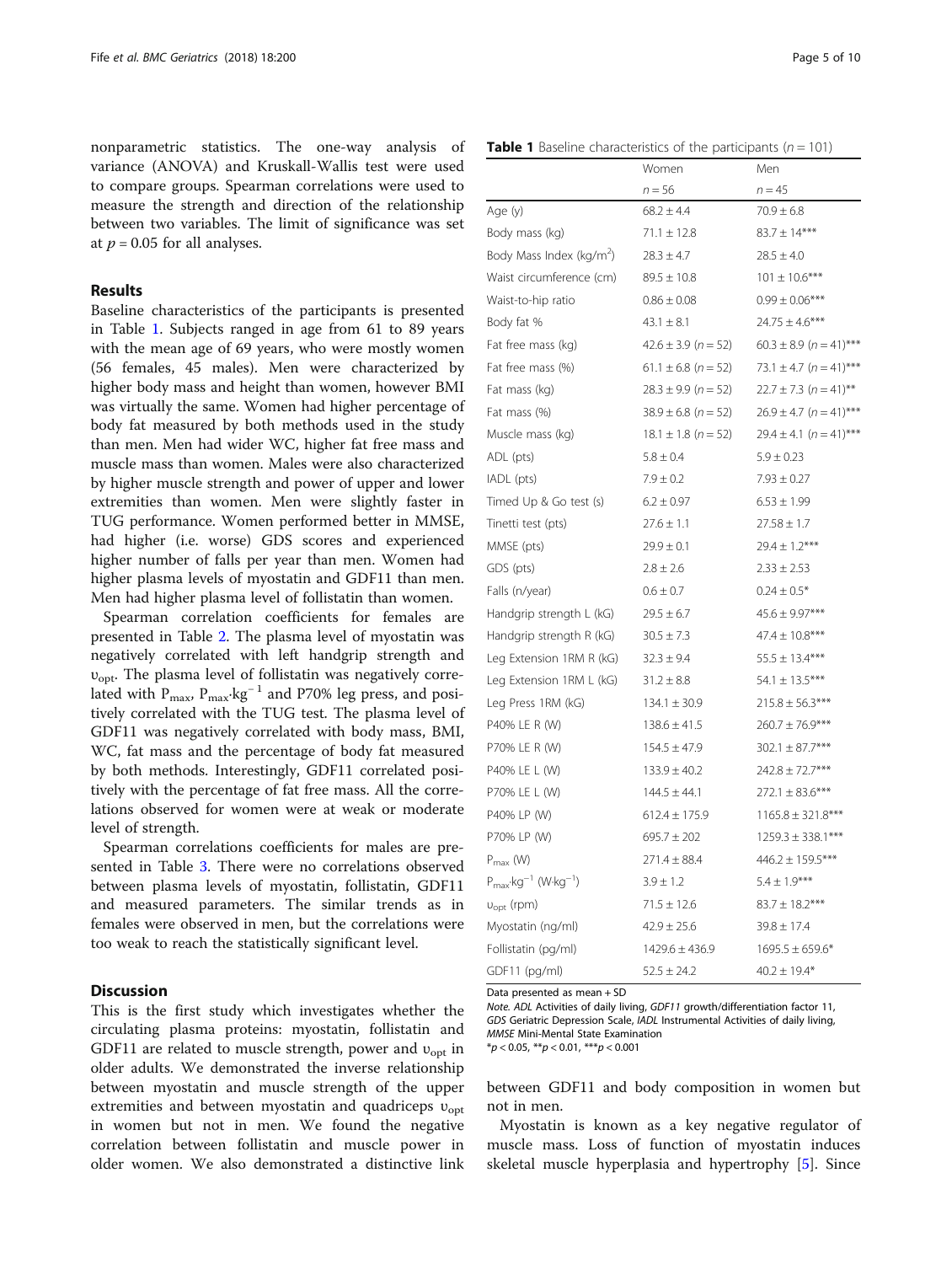<span id="page-5-0"></span>**Table 2** Spearman correlation coefficients for women ( $n = 56$ )

|                                                          | Myostatin<br>(nq/ml) | Follistatin<br>(pq/ml) | GDF11<br>(pq/ml) |                                                   | Myostatin<br>(nq/ml) | Follistatin<br>(pq/ml) | GDF11<br>(pg/ml) |
|----------------------------------------------------------|----------------------|------------------------|------------------|---------------------------------------------------|----------------------|------------------------|------------------|
| Age (y)                                                  | $-0.039$             | 0.185                  | $-0.089$         | Age (y)                                           | 0.007                | $-0.021$               | $-0.159$         |
| Body mass (kg)                                           | 0.002                | $-0.070$               | $-0.301*$        | Body mass (kg)                                    | $-0.009$             | $-0.058$               | $-0.104$         |
| Body Mass Index (kg/m <sup>2</sup> )                     | 0.022                | $-0.013$               | $-0.354**$       | Body Mass Index (kg/m <sup>2</sup> )              | $-0.050$             | $-0.075$               | $-0.164$         |
| Waist circumference (cm)                                 | $-0.043$             | 0.083                  | $-0.372**$       | Waist circumference (cm)                          | 0.029                | 0.009                  | $-0.131$         |
| Waist-to-hip ratio                                       | $-0.103$             | 0.260                  | $-0.202$         | Waist-to-hip ratio                                | $-0.028$             | 0.143                  | $-0.000$         |
| Body fat %                                               | $-0.084$             | 0.035                  | $-0.458***$      | Body fat %                                        | $-0.074$             | $-0.119$               | $-0.036$         |
| Fat free mass (kg) $(n = 52)$                            | $-0.075$             | $-0.173$               | $-0.128$         | Fat free mass (kg) $(n = 41)$                     | $-0.174$             | 0.041                  | 0.028            |
| Fat free mass $(\%) (n = 52)$                            | 0.073                | $-0.083$               | $0.359**$        | Fat free mass $(\%)$ $(n = 41)$                   | $-0.162$             | $-0.023$               | 0.078            |
| Fat mass (kg) $(n = 52)$                                 | $-0.071$             | 0.006                  | $-0.331**$       | Fat mass (kg) $(n = 41)$                          | 0.052                | 0.020                  | $-0.020$         |
| Fat mass $(\%) (n = 52)$                                 | $-0.073$             | 0.083                  | $-0.359**$       | Fat mass (%) $(n = 41)$                           | 0.162                | 0.023                  | $-0.078$         |
| Muscle mass (kg) $(n = 52)$                              | $-0.025$             | $-0.123$               | $-0.199$         | Muscle mass (kg) $(n = 41)$                       | $-0.119$             | 0.037                  | 0.029            |
| ADL (pts)                                                | $-0.024$             | 0.161                  | 0.016            | ADL (pts)                                         | 0.216                | 0.040                  | 0.057            |
| IADL (pts)                                               | $-0.132$             | 0.114                  | 0.081            | IADL (pts)                                        | $-0.181$             | $-0.227$               | $-0.233$         |
| Timed Up&Go test (s)                                     | $-0.071$             | $0.366**$              | $-0.163$         | Timed Up&Go test (s)                              | $-0.101$             | 0.139                  | $-0.031$         |
| Tinetti test (pts)                                       | 0.163                | $-0.199$               | $-0.127$         | Tinetti test (pts)                                | $-0.046$             | 0.092                  | $-0.254$         |
| MMSE (pts)                                               | 0.038                | $-0.138$               | 0.038            | MMSE (pts)                                        | $-0.017$             | 0.114                  | 0.293            |
| GDS (pts)                                                | 0.040                | 0.034                  | 0.049            | GDS (pts)                                         | 0.209                | 0.154                  | 0.117            |
| Falls (n/year)                                           | $-0.239$             | 0.066                  | $-0.133$         | Falls (n/year)                                    | 0.091                | 0.171                  | 0.131            |
| Handgrip strength L (kG)                                 | $-0.296*$            | $-0.063$               | $-0.080$         | Handgrip strength L (kG)                          | 0.153                | $-0.202$               | 0.044            |
| Handgrip strength R (kG)                                 | $-0.203$             | 0.036                  | 0.030            | Handgrip strength R (kG)                          | 0.113                | $-0.110$               | $-0.015$         |
| Leg Extension 1RM R (kG)                                 | $-0.049$             | $-0.075$               | $-0.143$         | Leg Extension 1RM R (kG)                          | $-0.062$             | $-0.264$               | $-0.045$         |
| Leg Extension 1RM L (kG)                                 | $-0.051$             | $-0.204$               | $-0.170$         | Leg Extension 1RM L (kG)                          | $-0.187$             | $-0.193$               | $-0.135$         |
| Leg Press 1RM (kG)                                       | 0.031                | $-0.216$               | $-0.135$         | Leg Press 1RM (kG)                                | 0.034                | $-0.052$               | $-0.051$         |
| P40% LE R (W)                                            | $-0.056$             | $-0.179$               | $-0.124$         | P40% LE R (W)                                     | $-0.016$             | $-0.251$               | 0.055            |
| P70% LE R (W)                                            | $-0.169$             | $-0.135$               | $-0.206$         | P70% LE R (W)                                     | 0.008                | $-0.230$               | 0.101            |
| P40% LE L (W)                                            | $-0.058$             | $-0.151$               | $-0.242$         | P40% LE L (W)                                     | $-0.196$             | $-0.232$               | $-0.132$         |
| P70% LE L (W)                                            | $-0.046$             | $-0.147$               | $-0.151$         | P70% LE L (W)                                     | $-0.189$             | $-0.253$               | $-0.128$         |
| P40% LP (kG)                                             | $-0.091$             | $-0.216$               | $-0.177$         | P40% LP (kG)                                      | $-0.022$             | $-0.178$               | 0.163            |
| P70% LP (kG)                                             | $-0.117$             | $-0.279*$              | $-0.250$         | P70% LP (kG)                                      | $-0.008$             | $-0.085$               | $-0.04$          |
| $P_{\text{max}}$ (W)                                     | $-0.141$             | $-0.387**$             | $-0.186$         | $P_{\text{max}}$ (W)                              | $-0.101$             | $-0.127$               | $-0.013$         |
| $P_{\text{max}}$ ·kg <sup>-1</sup> (W·kg <sup>-1</sup> ) | $-0.156$             | $-0.405**$             | $-0.049$         | $P_{max}$ ·kg <sup>-1</sup> (W·kg <sup>-1</sup> ) | $-0.156$             | $-0.115$               | $-0.017$         |
| U <sub>opt</sub> (rpm)                                   | $-0.329*$            | $-0.183$               | $-0.220$         | $U_{\text{opt}}$ (rpm)                            | $-0.094$             | 0.016                  | $-0.127$         |
| Myostatin (ng/ml)                                        |                      | $-0.061$               | 0.080            | Myostatin (ng/ml)                                 |                      | 0.008                  | 0.183            |
| Follistatin (pg/ml)                                      | $-0.061$             |                        | 0.032            | Follistatin (pg/ml)                               | 0.008                |                        | 0.171            |
| GDF11 (pg/ml)                                            | 0.080                | 0.032                  |                  | GDF11 (pq/ml)                                     | 0.183                | 0.171                  |                  |

Note. ADL Activities of daily living, GDF11 growth/differentiation factor 11, GDS Geriatric Depression Scale, IADL Instrumental Activities of daily living, MMSE Mini-Mental State Examination \*p < 0.05, \*\*p < 0.01, \*\*\*p < 0.001

its discovery, it became a unique and desirable therapeutic target. It can be interfered by neutralizing its activity antibodies [\[5\]](#page-8-0). Becker et al. [\[28](#page-8-0)] reported the increase of lean body mass and improvement of some performance measures in older individuals after the treatment by the humanized monoclonal myostatin Note. ADL Activities of daily living, GDF11 growth/differentiation factor 11, GDS Geriatric Depression Scale, IADL Instrumental Activities of daily living, MMSE Mini-Mental State Examination  $*p < 0.05$ ,  $**p < 0.01$ ,  $***p < 0.001$ 

**Table 3** Spearman correlation coefficients for men ( $n = 45$ )

antibody LY2495655. In future, it may be potentially indicated for treatment of hip arthroplasty, cancer cachexia, and elderly fallers [\[29](#page-8-0)]. Serum myostatin has been reported to increase, decrease or remain unchanged with age  $[1, 30-33]$  $[1, 30-33]$  $[1, 30-33]$  $[1, 30-33]$  $[1, 30-33]$  $[1, 30-33]$  $[1, 30-33]$ . Bowser et al.  $[34]$  $[34]$  showed in mice that there is age-associated increase in myostatin levels and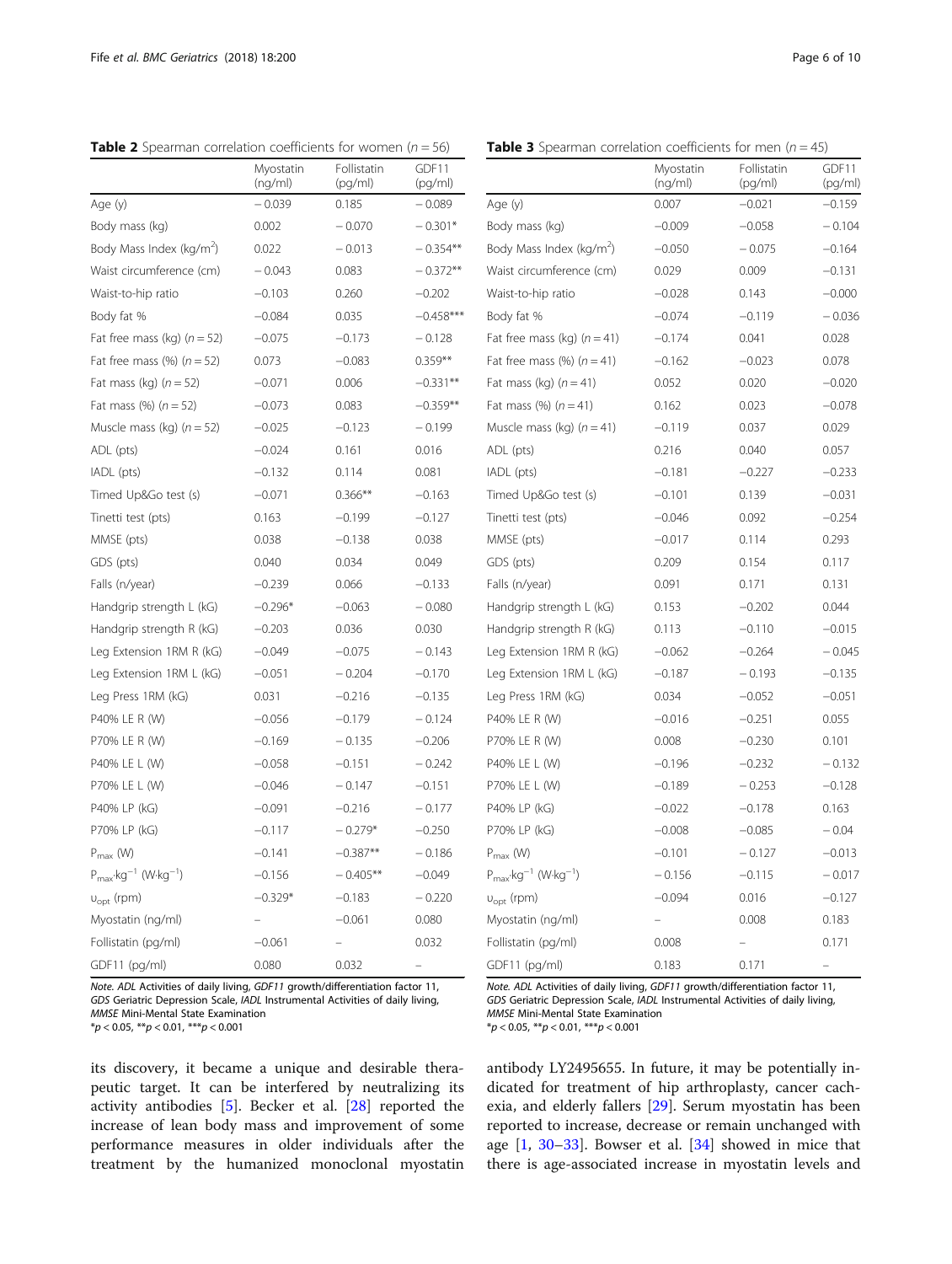the myostatin:follistatin ratio in slow-twitch soleus muscle and reversed pattern in the fast-twitch extensor digitorum longus muscle. Conflicting results have also been provided considering association of myostatin to body composition, muscle mass and strength as well as physical performance [[2,](#page-8-0) [30](#page-9-0), [31](#page-9-0), [35\]](#page-9-0). Binns et al. showed that neither serum myostatin nor protein intake influenced the total body lean mass among older men and women [\[36\]](#page-9-0). Bergen et al. [[33\]](#page-9-0) obtained a significant positive correlation with grip strength and knee extensor strength in young men but not in older men or women. However, Han et al. [\[32](#page-9-0)] reported the negative correlation between handgrip strength and serum myostatin level in hemodialysis patients. The accelerator-brake (or yin and yang) hypothesis has been put forward to explain on one hand, the restrictive myostatin activity to excessive muscle growth (role of chalone) and on the other hand, lower myostatin expression in response to unfavorable metabolic environment, e.g. metabolic syndrome, inflammatory cytokines or uremia [[32](#page-9-0), [35](#page-9-0), [37](#page-9-0)–[39](#page-9-0)]. Undoubtedly, the potential modulating role of androgens and estrogens on myostatin and other proteins that maintain muscle function is of interest. Testosterone is one of the well-known anabolic hormones, which can increase muscle protein muscle synthesis and muscle mass [[40](#page-9-0)]. Lakshman et al. [[41](#page-9-0)] showed significant correlation between free testosterone and myostatin levels in younger men. On the contrary, Smith et al. [[40\]](#page-9-0) found neither testosterone nor estradiol have any effect on myostatin mRNA expression in postmenopausal women. According to the other study, the increased level of estradiol correlates with decreased level of myostatin mRNA expression in younger females [\[42\]](#page-9-0). Further studies are necessary to interpret those conflicting reports on the role of androgens and estrogens in the activity of myostatin and other muscle-related proteins.

Another factor should be mentioned, such as activin A, which is thought to replicate a biological activity of myostatin on skeletal muscle. Gilson et al. [[43](#page-9-0)] demonstrated that follistatin-induced muscle hypertrophy resulted in activin A inhibition in wild-type mice. In addition, it was shown that human anti-ActRII antibody bimagrumab (BYM338) inhibits myostatin- and activin A- muscle atrophy and significantly increases skeletal muscle mass in mice [\[44\]](#page-9-0). Activin A and myostatin bind to type II activin receptors with greater affinity of activin A to the type IIA. Activin A circulates in the bloodstream and its concentration increases in acute conditions such as inflammation, respiratory and renal failure, and some types of cancer [[34](#page-9-0), [45\]](#page-9-0). Baccarelli et al. [\[46\]](#page-9-0) showed that increased serum concentration of activin A is associated with age in both men and postmenopausal women. Activin A was not a subject of this study; however, it might be useful to consider examining it in future analyses.

Follistatin was demonstrated to prevent myostatin binding to the activin type II B receptor, which as a result neutralizes its activity in circulation. It was observed that follistatin overexpression in mice promotes increase in muscle mass [\[7](#page-8-0)]. Similarly to myostatin, in the majority of recent studies, follistatin was not found to be age-dependent [[2,](#page-8-0) [31\]](#page-9-0), though this data is also conflicting [[33\]](#page-9-0). In several studies follistatin was not found to reflect dynapenia in older women or men [[2,](#page-8-0) [31](#page-9-0)]. Interestingly, Miyamoto et al. reported negative association between plasma follistatin and muscle strength in patients with chronic kidney disease, which is not consistent with observed effects of follistatin in inducing muscle hypertrophy [\[38](#page-9-0)]. Likewise, Liaw et al. [[35](#page-9-0)] found a negative correlation between follistatin and gait speed among older adults. On the other hand, follistatin increased after resistance training in older women and performance gains have been attributed to the blocked degradation pathways via follistatin [\[47](#page-9-0)]. All these discrepancies may be explained by the fact that increased follistatin may accompany elevated myostatin levels [\[38](#page-9-0)]. Increased follistatin levels occur also in inflammatory diseases and have been suggested to counteract catabolism in chronic kidney disease [\[35](#page-9-0), [38](#page-9-0)].

GDF11 and myostatin are closely related TGF-β superfamily proteins [[48](#page-9-0)]. Their homology is very impressive, differing by 11 residues within the amino acid sequence. Nevertheless, myostatin is expressed primarily in skeletal muscle and acts to limit muscle growth. GDF11 is expressed more widely and plays multiple roles [\[49](#page-9-0)], including suggested aging regulation of multiple mammalian tissues [\[48](#page-9-0)]. Unlike myostatin, GDF11 declines in aging mice  $[50]$  $[50]$ . In contrast, Schafer et al.  $[1]$  $[1]$  showed that GDF11 levels do not decline throughout aging and there was no difference between sexes in healthy adults.

GDF11 has been proposed to be both a rejuvenating factor and a biomarker of advanced biological aging [\[1](#page-8-0), [3](#page-8-0)]. Using parabiosis (exposure of the aged mouse to a young circulation), Sinha et al. [[50](#page-9-0)] demonstrated that circulating GDF11 is a rejuvenating factor for skeletal muscle. Parabiosis (increased GDF11 levels in aged mice) reversed functional impairments and restored genomic integrity in aged muscle stem cells and increased strength and endurance exercise capacity [[50](#page-9-0)]. The 4-week exposure to the blood circulation of young mice resulted in the cardiac hypertrophy regression in old mice. GDF11 was identified as a responsible circulating factor. Restoration of GDF11 in old mice to youthful levels repeated the effects of parabiosis and reversed age-related hypertrophy [[51\]](#page-9-0).

Nevertheless, there are considerable new data showing that GDF11 can aggravate rather than regenerate skeletal muscle injury in old animals [[3\]](#page-8-0). It was shown to inhibit muscle regeneration in a dose-dependent manner [\[52](#page-9-0)]. There are also doubts whether GDF11 therapy can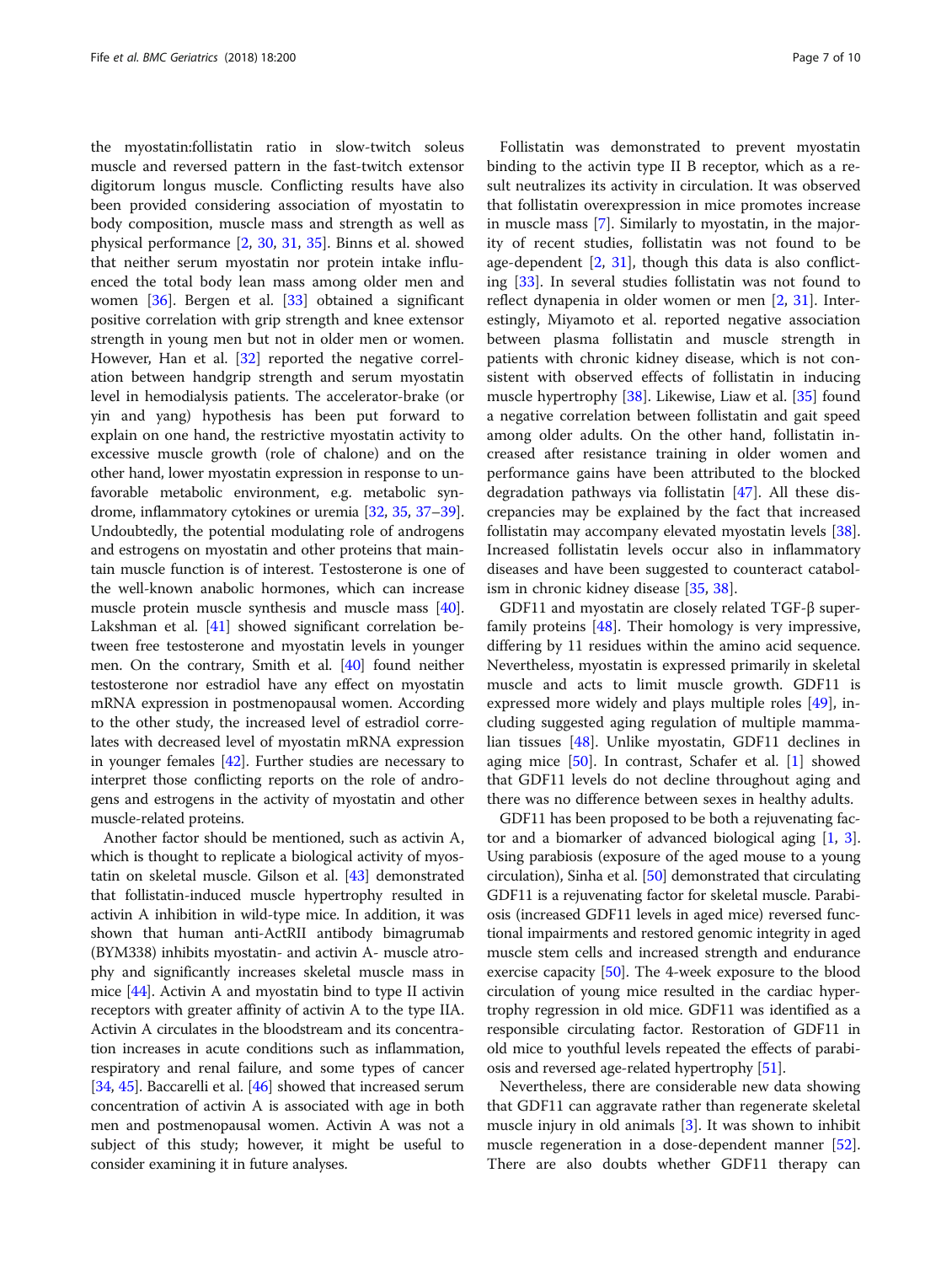reverse cardiac pathologies while elevated blood levels of GDF11 may generate a cachectic effect in skeletal and cardiac muscles in both young and old animals [\[3](#page-8-0)]. In one clinical study, Schafer et al. [\[1](#page-8-0)] demonstrated that older adults with slow gait, weak grip strength and higher prevalence of cardiac conditions had higher GDF11 levels. In the same study individuals with higher body weight were characterized by a trend towards lower GDF11 plasma levels. These authors suggested that GDF11 circulating levels may be associated with deficits in multiple physiological functions [\[1](#page-8-0)].

Age-related gradual decline of muscle loss associates more with fast twitch (type II) fibers than with type I ones. Fast twitch fibers mainly determine velocity of contraction and muscle power [[27\]](#page-8-0). Therefore, these two measures have been proposed to be more crucial factors determining functional performance than muscle strength [[16,](#page-8-0) [17](#page-8-0)]. To the best of our knowledge our study is the first one to report on the relationship of directly measured muscle power and optimal shortening velocity to circulating myostatin, follistatin and GDF11. In one study with young non-athletic men, the polymorphism in the myostatin gene was associated with the ability to produce peak power assessed with vertical jumps [[53](#page-9-0)]. In a large clinical trial, Becker et al. [\[28\]](#page-8-0) reported the improvement of power-demanding performance measures (stair climbing, five-chair rise, fast gait speed) in the older individuals after the treatment with the humanized monoclonal antibody LY2495655. For less power-intensive performance-based measures (6-min walking distance, usual gait speed) and muscle strength no important treatment effects were observed [\[28](#page-8-0)].

Our data show a consistently negative trend for the association of all the three proteins to muscle function measures, with significant relationship of myostatin to υ<sub>opt</sub> and of follistatin to P<sub>max</sub>, P<sub>max</sub>⋅kg<sup>-1</sup> and P70% leg press in women. For muscle strength, only one significant relationship was found for the myostatin-left handgrip strength association in women, with no significant relationship of circulating proteins to lower extremity isometric strength measures. Therefore, power and shortening velocity might be more affected by circulating myostatin and follistatin than isometric strength. This association being also more visible in older women than in men.

In our study GDF11 was inversely related to body mass, BMI and the percentage of body fat in women. Positive relationship to the percentage of fat free mass may be related to the strong negative association between the percentage of fat free mass and body mass in women ( $r = -0.86$ ;  $p < 0.0001$ ). Therefore, lower body mass was related to higher relative percentage of fat free mass. The association between GDF11, absolute values of fat free mass and muscle

mass tended to be negative. This supports the data of some previous animal and clinical studies [[1,](#page-8-0) [3\]](#page-8-0) and suggests that GDF11 circulating levels may be associated with increased catabolism in older adults. Only a minor relationship to functional tests (the only significant relationship being between follistatin and TUG test in women) may be related to the fact that our subjects were highly functioning elders with no apparent functional limitations.

Sex-related differences observed in this study are in accord with some previous reports. Schirwis et al. [[54](#page-9-0)] reported that the effects of myostatin deficiency on maximal force and power are greater in young (as compared to old) and female (as compared to male) mice. Bergen et al. [\[33](#page-9-0)] showed that older females compared to younger have higher myostatin levels and older men have lower myostatin levels compared to younger ones. Nevertheless, one should note that our data show a consistently negative trend for the association of all the three proteins to muscle function measures both in women and men. Future epidemiological studies with larger samples of participants should solve this problem and elucidate whether these associations are valid in both sexes.

The main strength of this study was the fact that it considered simultaneously the relationship between plasma circulating proteins myostatin, follistatin, and GDF11 and muscle strength and power in older adults. Several limitations of our study should be considered. One limitation was the relatively small number of the participants. Another one is the cross-sectional nature of analysis performed in this study and modest correlations presented as uncorrected for multiple comparisons. Participants were volunteers, usually more healthy and willing to participate than general population of older subjects. Possible coexisting factors such as inflammation should also be considered in the design of future prospective studies. Finally, we used commercially available GDF11 reagent and ongoing discussion concerning the validity of different reagents should be acknowledged.

# Conclusions

The circulating myostatin and follistatin are negatively associated with muscle function in older women. The relationship between circulating plasma proteins is more visible for muscle power than muscle strength. GDF11 appeared to have a higher association with the body mass and composition than muscle function in older women. Future studies should explore whether these changes are the adaptation to age-related increased catabolism and whether they are potentially reversible.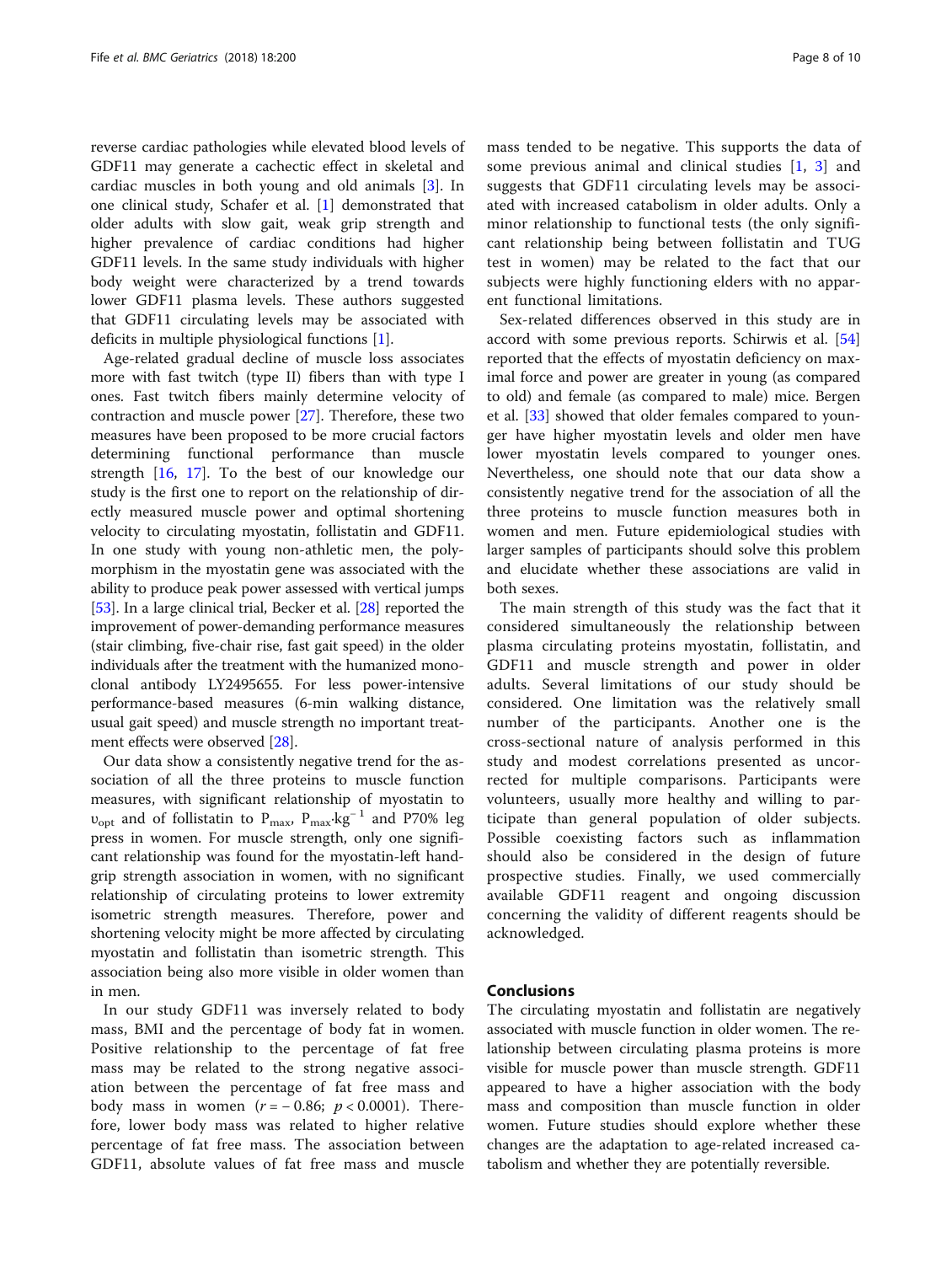# <span id="page-8-0"></span>Abbreviations

1RM: one repetition maximum; ADL: Activities of Daily Living; BMI: body mass index; CC: calf circumference; F: force; GDF11: growth/differentiation factor 11; GDS: Geriatric Depression Scale; HC: hips circumference; IADL: Instrumental Activities of Daily Living; MMSE: Mini-Mental State Examination; P: power;  $P_{\text{max}}$ : maximum power; rpm: rotations per minute; TGFβ: transforming growth factor-β; TUG: Timed Up & Go; WC: waist circumference; υ: velocity; υ<sub>opt</sub>: optimal shortening velocity

# Acknowledgements

None declared.

# Funding

This work was supported by Medical University of Lodz, Łódź, Poland, grants 502–03/6–077-01/502–64-099, 503/6–077-01/503–61-002. The funding had no role in any of the following: design of the study; collection, analysis, and interpretation of the data; and preparation, review of the manuscript.

# Availability of data and materials

Data are available from the corresponding author on request.

## Authors' contributions

All authors have contributed to the conception and design of this study. EF performed statistical analysis and wrote the first draft of the manuscript. TK revised the manuscript and provided the meritorical support. EF, JK, ŁK, AG, MP, BS participated in recruitment and examinations of patients. EF, AK-S, KF-M performed laboratory analysis. All authors interpreted data. All authors approved the final version of the manuscript.

# Ethics approval and consent to participate

Each participant signed written informed consent, which was an obligatory requirement for the study participation. The Medical University of Lodz Ethics Committee approved this study.

### Consent for publication

Not applicable.

#### Competing interests

The authors declare that they have no competing interests.

# Publisher's Note

Springer Nature remains neutral with regard to jurisdictional claims in published maps and institutional affiliations.

### Author details

<sup>1</sup>Department of Geriatrics, Healthy Ageing Research Centre, Medical University of Lodz, ul. Pieniny 30, 91-647 Łódź, Poland. <sup>2</sup>Department of Physical Medicine, Medical University of Lodz, Hallera 1, <sup>Ł</sup>ódź, Poland. <sup>3</sup> <sup>3</sup>Department of Biomedical Chemistry, Medical University of Lodz, Mazowiecka 6/8, Łódź, Poland.

# Received: 18 January 2018 Accepted: 20 August 2018 Published online: 30 August 2018

### References

- 1. Schafer MJ, Atkinson EJ, Vanderboom PM, Kotajarvi B, White TA, et al. Quantification of GDF11 and Myostatin in human aging and cardiovascular disease. Cell Metab. 2016;23(6):1207–15.
- 2. Hofmann M, Halper B, Oesen S, Franzke B, Stuparits P, et al. Serum concentrations of insulin-like growth factor-1, members of the TGF-beta superfamily and follistatin do not reflect different stages of dynapenia and sarcopenia in elderly women. Exp Gerontol. 2015;64:35–45.
- 3. Harper SC, Brack A, MacDonnell S, Franti M, Olwin BB, et al. Is growth differentiation factor 11 a realistic therapeutic for aging-dependent muscle defects? Circulat Res. 2016;118(7):1143–50.
- 4. Hittel DS, Axelson M, Sarna N, Shearer J, Huffman KM, et al. Myostatin decreases with aerobic exercise and associates with insulin resistance. Med Sci Sports Exerc. 2010;42(11):2023–9.
- 5. White TA, LeBrasseur NK. Myostatin and sarcopenia: opportunities and challenges - a mini-review. Gerontology. 2014;60(4):289–93.
- 6. Hansen J, Rinnov A, Krogh-Madsen R, Fischer CP, Andreasen AS, et al. Plasma follistatin is elevated in patients with type 2 diabetes: relationship to hyperglycemia, hyperinsulinemia, and systemic low-grade inflammation. Diabetes Metab Res Rev. 2013;29(6):463–72.
- 7. Hansen J, Brandt C, Nielsen AR, Hojman P, Whitham M, et al. Exercise induces a marked increase in plasma follistatin: evidence that follistatin is a contraction-induced hepatokine. Endocrinology. 2011;152(1):164–71.
- 8. Egerman MA, Cadena SM, Gilbert JA, Meyer A, Nelson HN, et al. GDF11 increases with age and inhibits skeletal muscle regeneration. Cell Metab. 2015;22(1):164–74.
- 9. McPherron AC. Metabolic functions of Myostatin and Gdf11. Immunol Endocr Metab Agents Med Chem. 2010;10(4):217–31.
- 10. Ivey FM, Roth SM, Ferrell RE, Tracy BL, Lemmer JT, et al. Effects of age, gender, and myostatin genotype on the hypertrophic response to heavy resistance strength training. J Gerontol A Biol Sci Med Sci. 2000;55(11): M641-8
- 11. Pua YH, Ong PH, Clark RA, Matcher DB, Lim EC. Falls efficacy, postural balance, and risk for falls in older adults with falls-related emergency department visits: prospective cohort study. BMC Geriatr. 2017;17(1):291.
- 12. Fielding RA, LeBrasseur NK, Cuoco A, Bean J, Mizer K, et al. High-velocity resistance training increases skeletal muscle peak power in older women. J Am Geriatr Soc. 2002;50(4):655–62.
- 13. Herman S, Kiely DK, Leveille S, O'Neill E, Cyberey S, et al. Upper and lower limb muscle power relationships in mobility-limited older adults. J Gerontol A Biol Sci Med Sci. 2005;60(4):476–80.
- 14. Bean JF, Kiely DK, Herman S, Leveille SG, Mizer K, et al. The relationship between leg power and physical performance in mobility-limited older people. J Am Geriatr Soc. 2002;50(3):461–7.
- 15. Reid KF, Fielding RA. Skeletal muscle power: a critical determinant of physical functioning in older adults. Exerc Sport Sci Rev. 2012;40(1):4–12.
- 16. Clémençon M, Hautier CA, Rahmani A, Cornu C, Bonnefoy M. Potential role of optimal velocity as a qualitative factor of physical functional performance in women aged 72 to 96 years. Arch Phys Med Rehabil. 2008;89:1594–9.
- 17. Kostka JS, Czernicki JW, Kostka TJ. Association of muscle strength, power, and optimal shortening velocity with functional abilities of women with chronic osteoarthritis participating in a multi-modal exercise program. J Aging Phys Act. 2014;22(4):564–70.
- 18. de Vos NJ, Singh NA, Ross DA, Stavrinos TM, Orr R, et al. Optimal load for increasing muscle power during explosive resistance training in older adults. J Gerontol A Biol Sci Med Sci. 2005;60(5):638–47.
- 19. Durnin J, Womersley J. Body fat assessed from total body density and its estimation from skinfold thickness: measurements on 481 men and women aged from 16 to 72 years. Brit J Nutr. 1974;32(01):77–97.
- 20. Katz S, Ford AB, Moskowitz RW, Jackson BA, Jaffe MW. Studies of illness in the aged. The index of Adl: a standardized measure of biological and psychosocial function. JAMA. 1963;185:914–9.
- 21. Lawton MP, Brody EM. Assessment of older people: self-maintaining and instrumental activities of daily living. Gerontologist. 1969;9(3):179–86.
- 22. Podsiadlo D, Richardson S. The timed "up & go": a test of basic functional mobility for frail elderly persons. J Am Geriatr Soc. 1991;39(2):142–8.
- 23. Tinetti ME. Performance-oriented assessment of mobility problems in elderly patients. J Am Geriatr Soc. 1986;34(2):119–26.
- 24. Folstein MF, Robins LN, Helzer JE. The mini-mental state examination. Arch Gen Psychiatry. 1983;40(7):812.
- 25. Yesavage JA, Brink TL, Rose TL, Lum O, Huang V, et al. Development and validation of a geriatric depression screening scale: a preliminary report. J Psychiatr Res. 1982;17(1):37–49.
- 26. Cuoco A, Callahan DM, Sayers S, Frontera WR, Bean J, et al. Impact of muscle power and force on gait speed in disabled older men and women. J Gerontol A Biol Sci Med Sci. 2004;59(11):1200–6.
- 27. Hautier CA, Linossier MT, Belli A, Lacour JR, Arsac LM. Optimal velocity for maximal power production in non-isokinetic cycling is related to muscle fibre type composition. Eur J Appl Physiol Occup Physiol. 1996;74:114–8.
- 28. Becker C, Lord SR, Studenski SA, Warden SJ, Fielding RA, et al. Myostatin antibody (LY2495655) in older weak fallers: a proof-of-concept, randomised. phase 2 trial Lancet Diabetes Endocrinol. 2015;3(12):948–57.
- 29. Beaudart C, McCloskey E, Bruyere O, Cesari M, Rolland Y, et al. Sarcopenia in daily practice: assessment and management. BMC Geriatr. 2016;16(1):170.